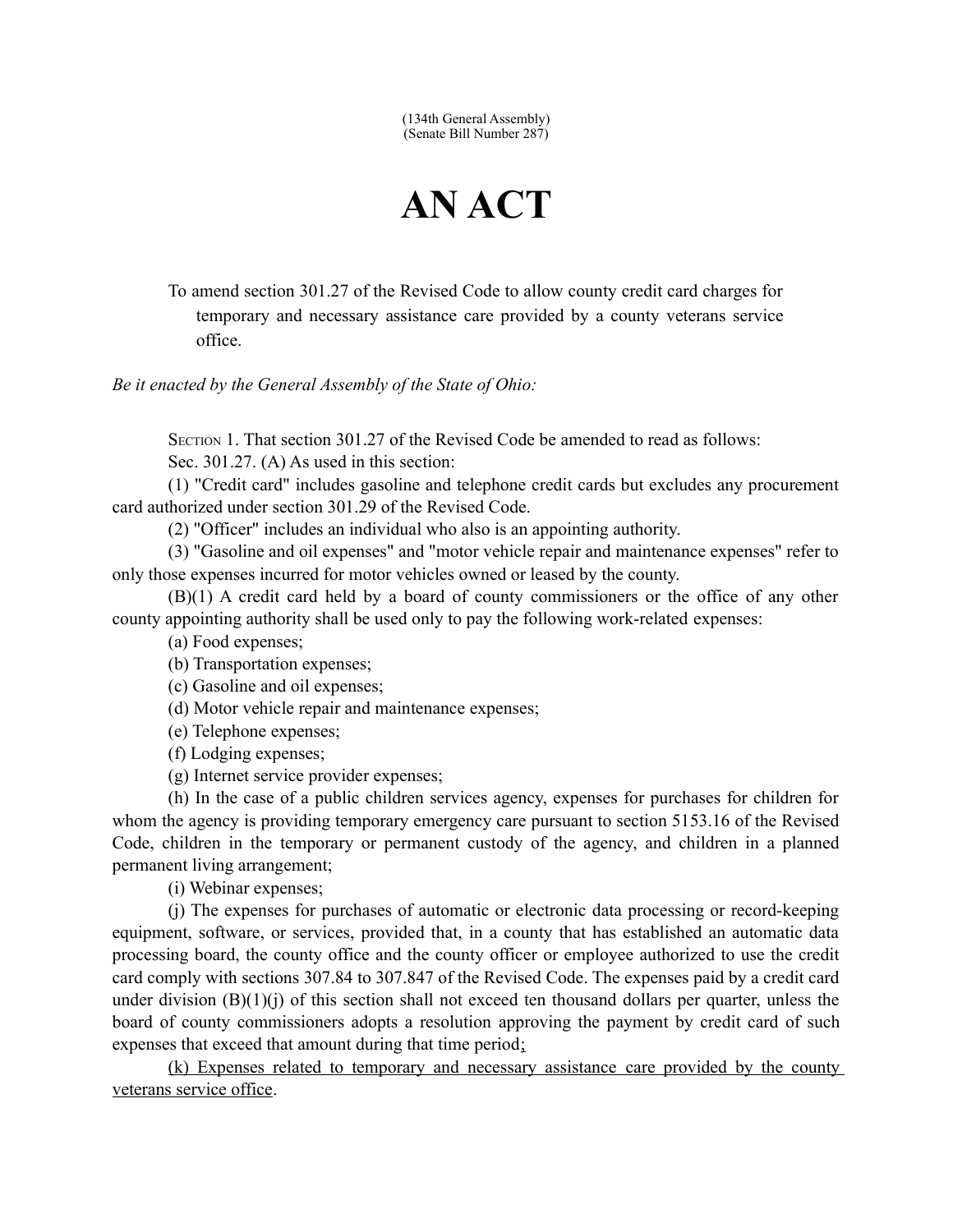(2) No late charges or finance charges shall be allowed as an allowable expense unless authorized by the board of county commissioners.

(C) A county appointing authority may apply to the board of county commissioners for authorization to have an officer or employee of the appointing authority use a credit card held by that appointing authority. The authorization request shall state whether the card is to be issued only in the name of the office of the appointing authority or whether the issued card also shall include the name of a specified officer or employee.

(D) The debt incurred as a result of the use of a credit card pursuant to this section shall be paid from moneys appropriated to specific appropriation line items of the appointing authority for work-related expenses listed in division (B)(1) of this section.

(E)(1) Except as otherwise provided in division (E)(2) of this section, every officer or employee authorized to use a credit card held by the board or appointing authority shall submit to the board by the first day of each month an estimate of the officer's or employee's work-related expenses listed in division (B)(1) of this section for that month along with the specific appropriation line items from which those expenditures are to be made, unless the board authorizes, by resolution, the officer or employee to submit to the board such an estimate for a period longer than one month. The board may revise the estimate and determine the amount it approves, if any, not to exceed the estimated amount. The board shall certify the amount of its determination to the county auditor along with the specific appropriation line items from which the expenditures are to be made. After receiving certification from the county auditor that the determined sum of money is in the treasury or in the process of collection to the credit of the specific appropriation line items for which the credit card is approved for use, and is free from previous and then-outstanding obligations or certifications, the board shall authorize the officer or employee to incur debt for the expenses against the county's credit up to the authorized amount.

(2) In lieu of following the procedure set forth in division (E)(1) of this section, a board of county commissioners may adopt a resolution authorizing an officer or employee of an appointing authority to use a county credit card to pay for specific classes of the work-related expenses listed in division (B)(1) of this section, or use a specific credit card for any of those work-related expenses listed in division (B)(1) of this section, without submitting an estimate of those expenses to the board as required by division  $(E)(1)$  of this section. Prior to adopting the resolution, the board shall notify the county auditor. The resolution shall specify whether the officer's or employee's exemption extends to the use of a specific credit card, which card shall be identified by its number, or to one or more specific work-related uses from the classes of uses permitted under division  $(B)(1)$  of this section. Before any credit card exempted for specific uses may be used to make purchases for uses other than those specific uses listed in the resolution, the procedures outlined in division  $(E)(1)$  of this section must be followed or the use shall be considered an unauthorized use. Use of any credit card under division  $(E)(2)$  of this section shall be limited to the amount appropriated and encumbered in a specific appropriation line item for the permitted use or uses designated in the authorizing resolution, or, in the case of a resolution that authorizes use of a specific credit card, for each of the permitted uses listed in division (B) of this section, but only to the extent the moneys in those specific appropriation line items are not otherwise encumbered.

(F)(1) Any time a county credit card approved for use for an authorized amount under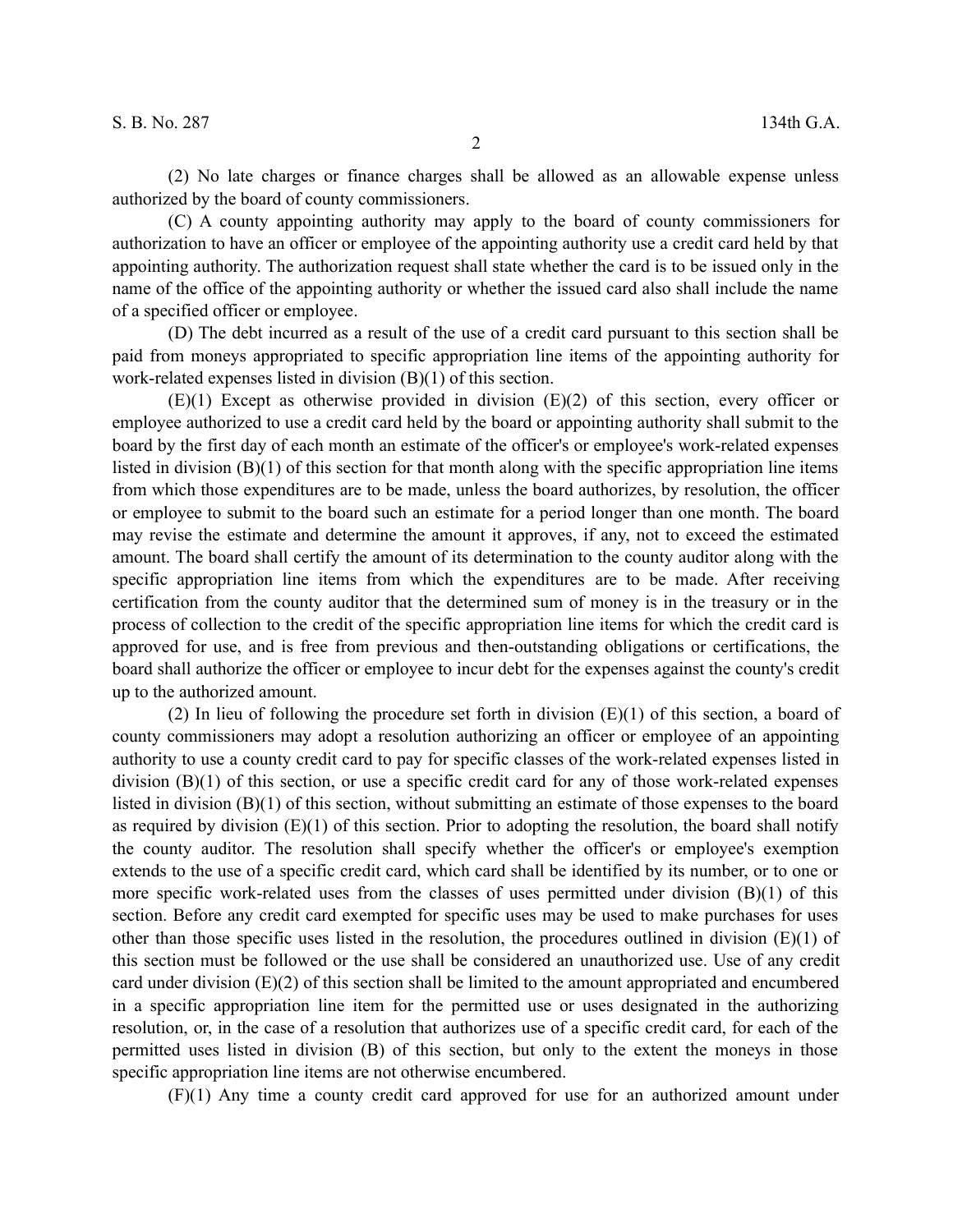division (E)(1) of this section is used for more than that authorized amount, the appointing authority may request the board of county commissioners to authorize after the fact the expenditure of any amount charged beyond the originally authorized amount if, upon the board's request, the county auditor certifies that sum of money is in the treasury or in the process of collection to the credit of the appropriate appropriation line item for which the credit card was used, and is free from previous and then-outstanding obligations or certifications. If the card is used for more than the amount originally authorized and if for any reason that amount is not authorized after the fact, the county treasury shall be reimbursed for any amount spent beyond the originally authorized amount in the following manner:

(a) If the card is issued in the name of a specific officer or employee, that officer or employee is liable in person and upon any official bond the officer or employee has given to the county to reimburse the county treasury for the amount charged to the county beyond the originally authorized amount.

(b) If the card is issued to the office of the appointing authority, the appointing authority is liable in person and upon any official bond the appointing authority has given to the county for the amount charged to the county beyond the originally authorized amount.

(2) Any time a county credit card authorized for use under division (E)(2) of this section is used for more than the amount appropriated under that division, the county treasury shall be reimbursed for any amount spent beyond the originally appropriated amount in the following manner:

(a) If the card is issued in the name of a specific officer or employee, that officer or employee is liable in person and upon any official bond the officer or employee has given to the county for reimbursing the county treasury for any amount charged on the card beyond the originally appropriated amount.

(b) If the card is issued in the name of the office of the appointing authority, the appointing authority is liable in person and upon any official bond the appointing authority has given to the county for reimbursement for any amount charged on the card beyond the originally appropriated amount.

(3) Whenever any officer or employee who is authorized to use a credit card held by the board or the office of any other county appointing authority suspects the loss, theft, or possibility of unauthorized use of the card, the officer or employee shall notify the county auditor and either the officer's or employee's appointing authority or the board immediately and in writing.

(4) If the county auditor determines there has been a credit card expenditure beyond the appropriated or authorized amount as provided in division (E) of this section, the auditor immediately shall notify the board of county commissioners. When the board determines, on its own or after notification from the county auditor, that the county treasury should be reimbursed for credit card expenditures beyond the appropriated or authorized amount as provided in divisions (F)(1) and (2) of this section, it shall give written notice to the county auditor and to the officer or employee or appointing authority liable to the treasury as provided in those divisions. If, within thirty days after issuance of the written notice, the county treasury is not reimbursed for the amount shown on the written notice, the prosecuting attorney of the county shall recover that amount from the officer or employee or appointing authority who is liable under this section by civil action in any court of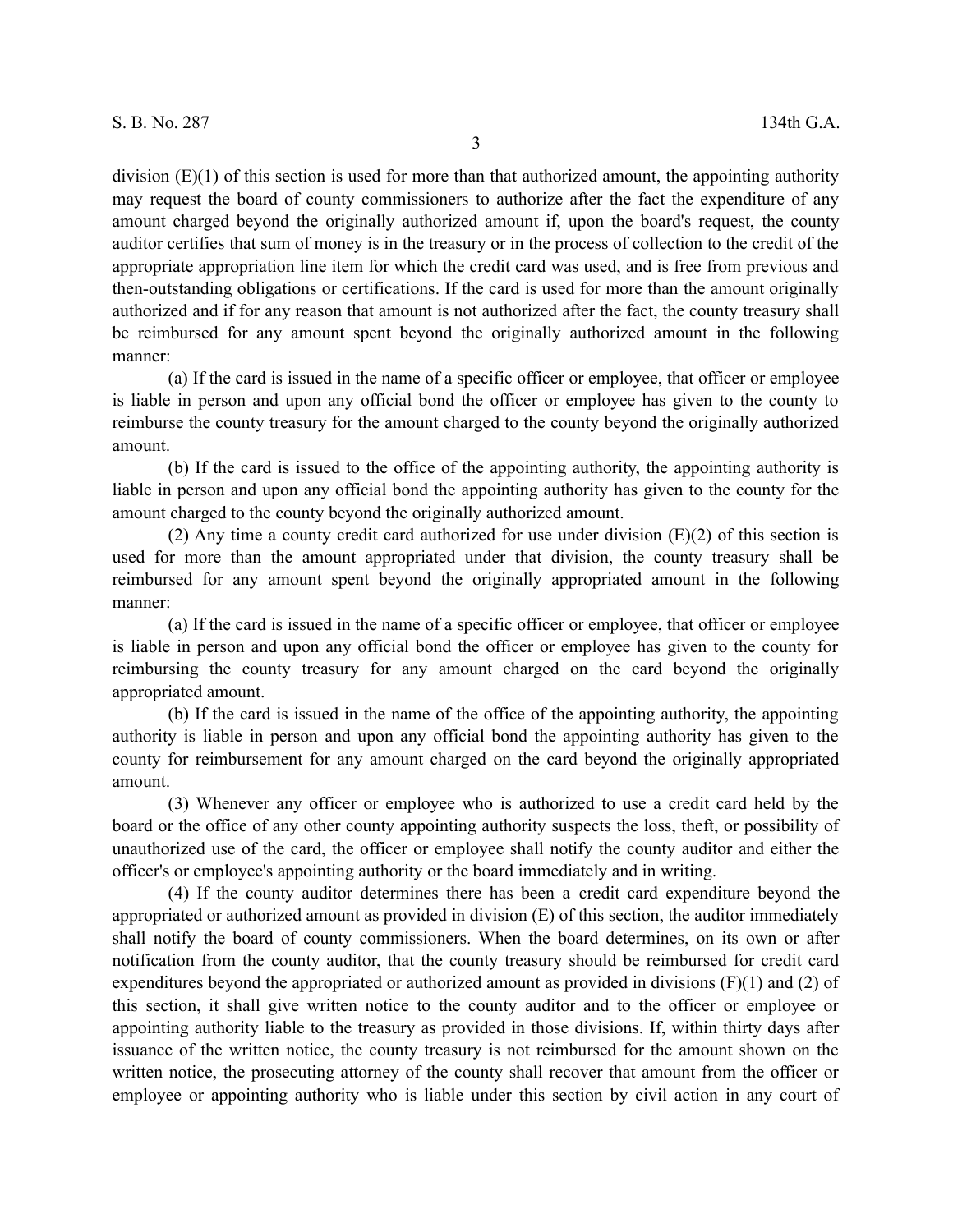appropriate jurisdiction.

(G) Use of a county credit card for any use other than those permitted under division  $(B)(1)$ of this section is a violation of section 2913.21 of the Revised Code.

4

SECTION 2. That existing section 301.27 of the Revised Code is hereby repealed.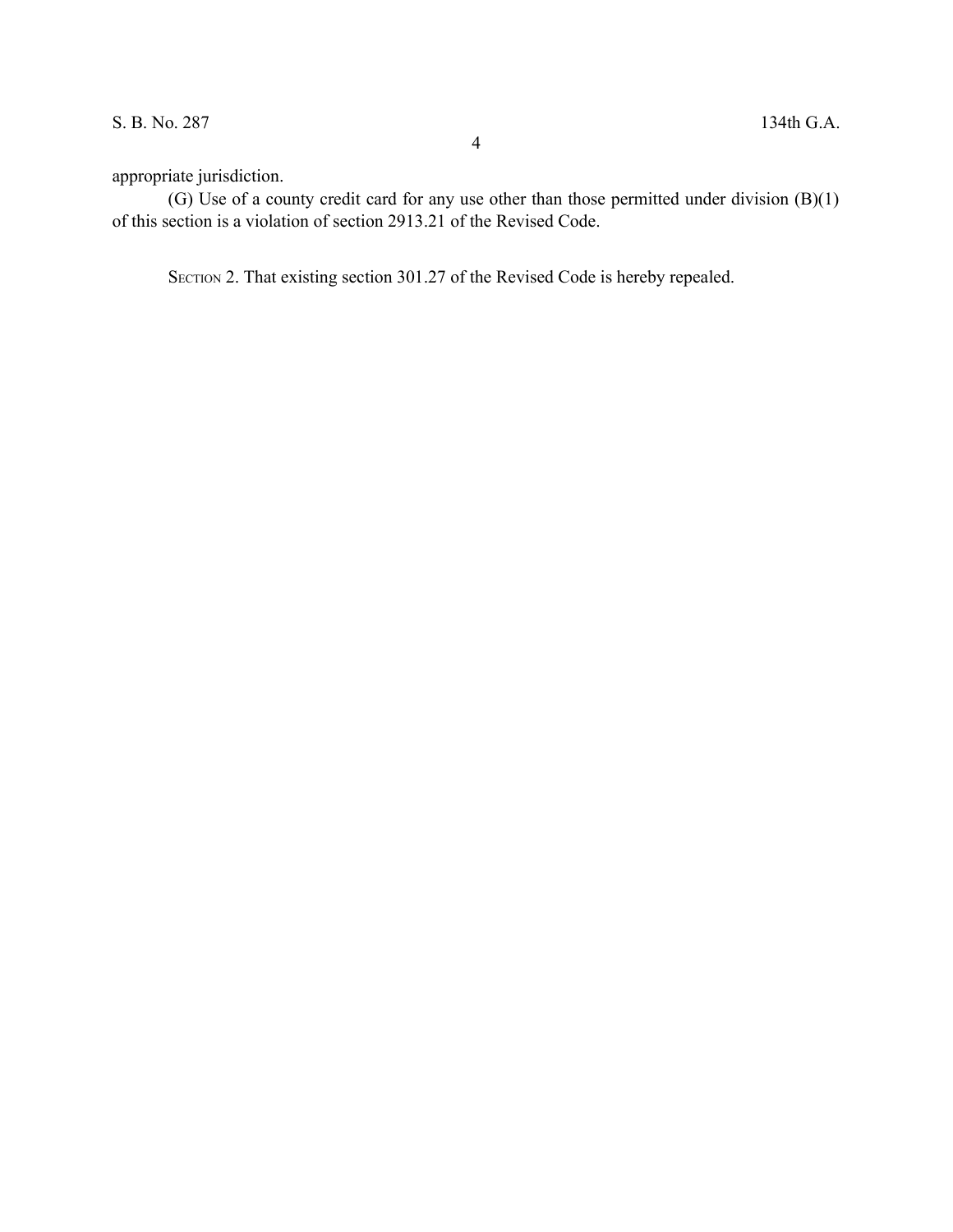*Speaker \_\_\_\_\_\_\_\_\_\_\_\_\_\_\_\_\_\_\_ of the House of Representatives.*

*President \_\_\_\_\_\_\_\_\_\_\_\_\_\_\_\_\_\_\_ of the Senate.*

Passed \_\_\_\_\_\_\_\_\_\_\_\_\_\_\_\_\_\_\_\_\_\_\_\_, 20\_\_\_\_

Approved \_\_\_\_\_\_\_\_\_\_\_\_\_\_\_\_\_\_\_\_\_\_\_\_, 20\_\_\_\_

*Governor.*